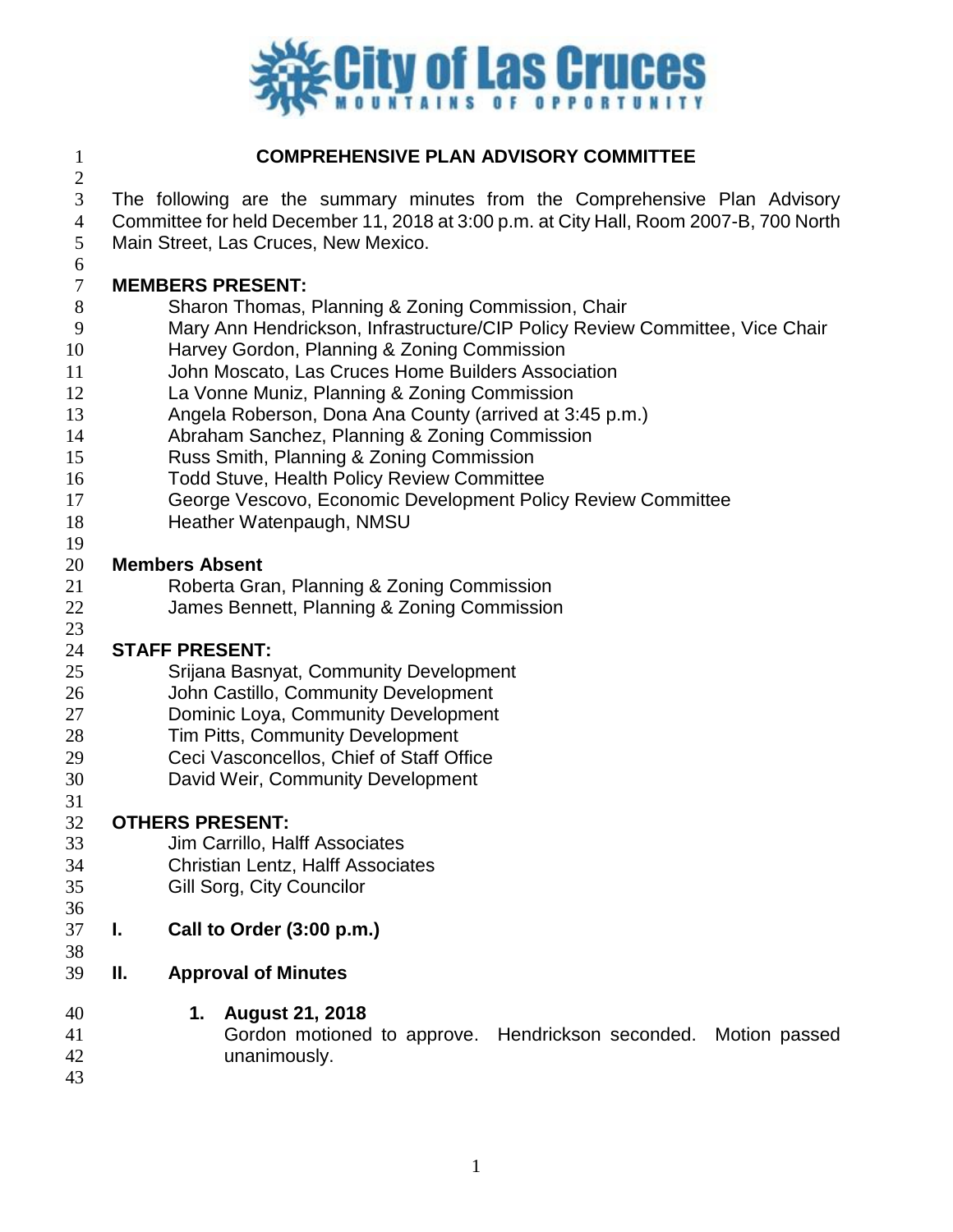

**2. November 7, 2018**

 Gordon motioned to approve. Stuve seconded. Motion passed unanimously.

- **III. Project Status and Update**
- Consultants provided status update to staff and CPAC.

## **IV. Public Engagement Overview**

 Consultants presented a summary of the public engagement to date, including surveys and the initial round of open house meetings. The survey reflected much of what had already been heard during stakeholder meetings. Discussed the results and demographic breakdown. Results of public engagement need to show a direct tie to recommendations/what's being proposed. Talked about the sample size of 1,600 being adequate and consistent. The question of why crime was number one issue in neighborhoods was brought up. Las Cruces' violent crime is actually below the national average. It is property crime that is above the national average. Discussion regarding employment location and types of employment, demographics, and geography. The comments under "Other" will be categorized further. Raw data was sent to CPAC and Halff will provide analysis of the results of the public engagement to date. Discussed targeting specific demographics next 21 time through Facebook. Halff gave kudos to City staff on the amount of outreach done.

# **V. Elevate Las Cruces Vision – Presentation / Discussion / Action**

- **1. Vision Statement**
- Halff provided background on the purpose of the vision statement and proposed a vison statement. CPAC had discussion regarding items to include in the vision statement, as well as direction provided by the City Charter and whether or not Comprehensive Plan should address topics beyond the physical development. No action taken. Pending revisions to the statement by the Consultants.
- **2. Vision Components (Guiding Principles)**
- Topics could include more than just physical development. Some components are tied to physical development and some themes came about through public engagement. Vision components are extensions or a deeper dive into the vision statement.
- **VI. Elevate Las Cruces Plan Framework – Presentation / Discussion / Action**
- Survey results should be tied clearly to recommendation. Foundational Components and Policy Elements need to be visually tied to Vision Components. No action taken.
-